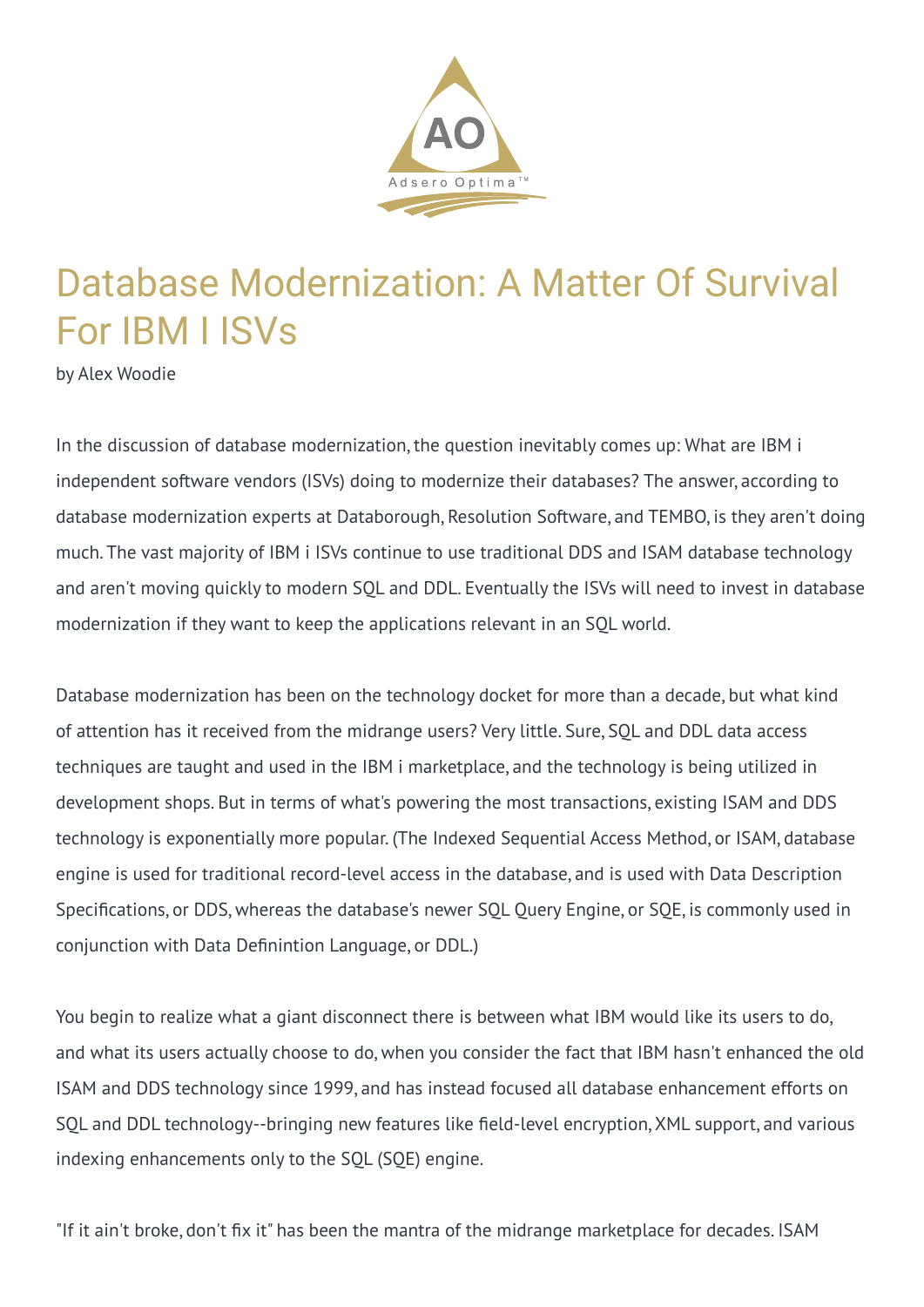continues to work, so why should I take the time to overhaul my application and replace a perfectly functional technology (ISAM and DDS) for something that people will rarely see (SQE and DDL)? No matter that DDS hasn't seen anything new in 13 years.

But forward looking ISVs should reconsider their priorities when it comes to investing in applications, Marinus van Sandwyk, the managing director of TEMBO, says. "A lot of ISVs are in the same positions as most of the IBM i customers. They ask themselves, 'Is this viable for me to invest in the application, or should I just allow it to die a natural death?'" he says.

"We believe that our applications have another 10 to 20 years of life in them if we can sort out the issues that are preventing us from responding in the agile fashion to changes in the business environment. People must realize they have one of two choices: Allow their application to die, or alternatively invest and leverage what they have," he says.

Since TEMBO appeared on the scene earlier this year with its automated SQE-to-SQL conversion tool, Van Sandwyk has become an outspoken proponent of database modernization. TEMBO's tools are still new, but other database modernization tool vendors have been struggling to make the same arguments for years.

Rich Ollari, who sells Resolution Software's Xcase modernization tool through his company, Technical Decisions, has his own view on the market.

"If you talk to the IBM DB2 team, they clearly have set the path for modernization to SQL," he says. "And there are a lot of reasons behind that, everything from new features in SQL that aren't available in native record level DDS data access methodology, to getting to an industry standard so there's a standard database; to availability of talent and keeping the IBM i platform with a level of vitality with new talent coming in, because there's new SQL talent out there, but there's not new DDS talent out there."

The problem, as Ollari sees it, is that database modernization just doesn't trickle up the IT ranks in ISVs to motivate the people in charge. "While there's a great interest in it, and we believe the marketplace understands it and wants to get there, such that projects that are more visible within the organization tend to gain a little more on the priority scale."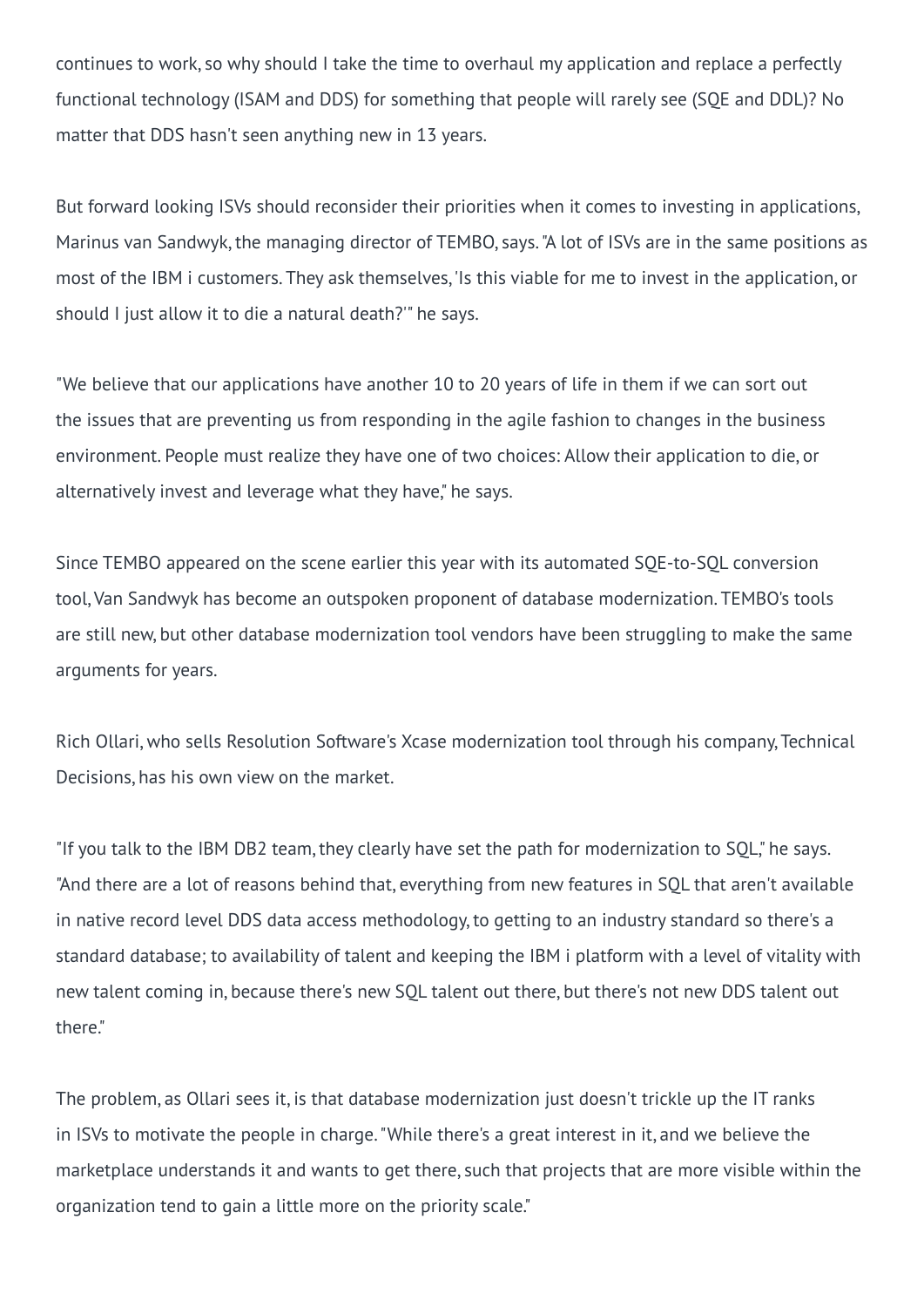Stuart Milligan, the director of Databorough, framed the issue in starker terms. "To be frank, most of [the ISVs] are saying 'I'm not going to do anything that's potentially of strategic value in my RPG code base because RPG is not my strategy,'" he says.

"As an ISV, I can understand what my ISV customers are thinking," Milligan continues. "It's absolutely clear in their strategy: They're not buying tools from us that give them an RPG strategy. Not that we don't have any. Yes, we do. You could argue we're one of the world leaders. But we don't sell them because people don't want to buy them. I'm not RPG bashing here. It would be fantastic to use my tools to do RPG. But I'm not going to invest in development because that's not what people are asking for."

Van Sandwyk and Ollari both said that ISVs tend to have a better grasp on SQL and the reasons why they might want to adopt it than end-users. However, getting the ISVs to pull the trigger on adopting SQL has proven to be a bigger challenge than getting end-user organizations to make the change. Reps from all three database modernization tool vendors say they have greater success with individual companies that have tight control over their code.

Further complicating matters for ISVs is the fact that they must take into account the different versions of their products in use in the field. Making a big change in the applications--as replacing the ISAM engines with the SQE engines most definitely is--would add another level of complexity for the ISVs and the users.

It's a bit of a chicken-and-the-egg problem. "Clearly if somebody like JD Edwards were to release an all-SQL version of their iSeries app, it would expose a wide installed base to that technology, who are not necessarily using it right now," says David Hendrickson, president of Treeline Data, a systems integration company that works with Ollari's Technical Decisions and Resolution's Xcase. "Obviously they could drive it. But it isn't about driving the technology, as much as about them making the right business decision for their own customers."

TEMBO is currently in discussion with five ISVs who are considering AO-Foundation, which can convert RPG applications to utilize the SQE engine without requiring the code to be recompiled, the company says. However, they are not mainstream ISVs, in that they host the IBM i applications, and provide access to the application through software as a service (SaaS) or similar delivery methods. And many of these hosted solution providers are after the big performance benefits that SQL can deliver